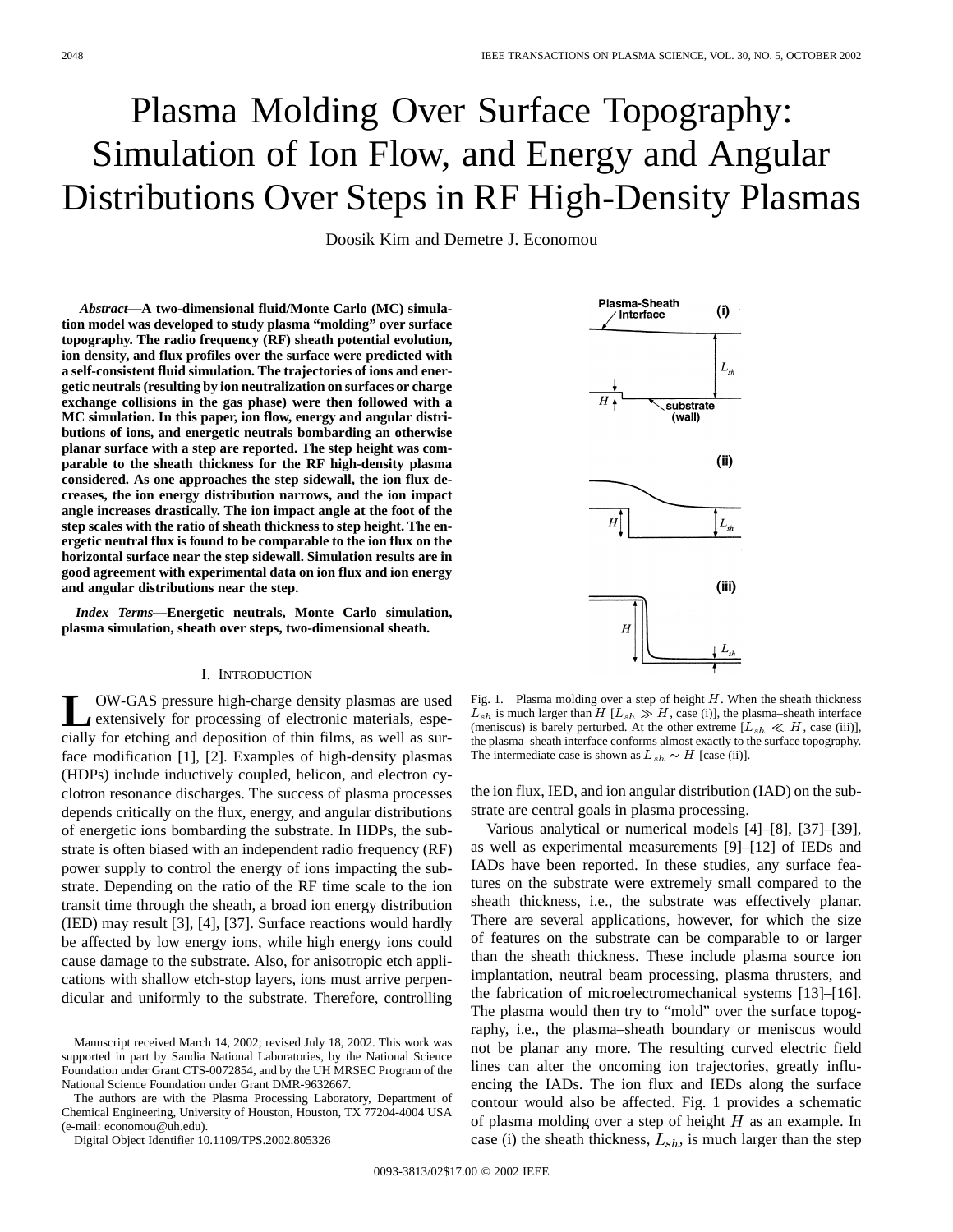

Fig. 2. Computational domain and boundary conditions used for simulations. The electron (ion) density is specified on the upper boundary. The potential is specified on the upper boundary and the Si substrate (wall). Symmetry condition is used on both sides. Small black dots on the substrate to the right of the step represent the four locations (75, 150, 300, and 1500  $\mu$ m away from the step), where MC kinetic data were collected.

height. The plasma–sheath interface (meniscus) is essentially planar as if the step were nonexistent. In the other extreme [case (iii)],  $L_{sh} \ll H$ , the plasma sheath conforms to the shape of the surface topography. In the intermediate case (ii)  $L_{sh} \sim H$ , the plasma–sheath meniscus "bends" gently over the step. Cases (i)–(iii) would result in drastically different angular distributions of ions impacting the substrate. The flux and IEDs would also be affected. The sheath thickness  $L_{sh}$ depends on the size of the local (evaluated at the sheath edge) Debye length and the sheath potential.

In this article, a two-dimensional (2-D) fluid/Monte Carlo (MC) simulation is reported, in an effort to predict the ion flux, IEDs, and IADs on a surface with a step, in contact with a high-density Ar plasma. Energetic (fast) neutrals resulting by neutralization of ions on the wall or by charge exchange (CX) collisions in the gas were also studied. A description of the model and numerical procedures are presented in Section II. Simulation results and comparison with experimental measurements are discussed in Section III. Conclusions are drawn in Section IV.

# II. SIMULATION

A schematic of the 2-D  $(x, y)$  system studied is shown in Fig. 2. Away from the step, the sheath is one-dimensional (1-D) and the voluminous literature on 1-D sheaths can be applied. The goal is to study the ion flux, IEDs, and IADs as a function of position along the 2-D step. For this purpose, a combined fluid/MC simulation was employed. The fluid simulation provided the 2-D RF electric field profiles. These were used as input to the MC simulation to follow ion (and fast neutral) trajectories through the sheath and onto the wall.

| TABLE I<br>PARAMETER VALUES USED FOR SIMULATION |                   |  |  |
|-------------------------------------------------|-------------------|--|--|
| Electron temperature                            | 3.7 <sub>eV</sub> |  |  |
| Ion temperature*                                | $0.1 \text{ eV}$  |  |  |
| Transverse ion temperature*                     | $0.1 \text{ eV}$  |  |  |
| Gas temperature                                 | 0.05 eV           |  |  |
| Gas pressure                                    | 5 mTorr           |  |  |
| RF frequency                                    | 13.56 MHz         |  |  |

\*Used for Monte Carlo simulations only.

#### *A. Fluid Simulation*

An electropositive plasma with one type of positive ions and electrons was considered. The governing equations are the 2-D compressible fluid equations (species and momentum balance) for ions, coupled with Poisson's equation for the electric potential [2], [17], [18], [40], [19]. The Boltzmann relation was used for the electron density, assuming that the pressure force is balanced by the local electric field force (neglecting electron inertia) [2]. It was further assumed that the ion distribution function is a local drifting Maxwellian. Isothermal equations of state were used for both electrons and ions. The background neutral gas pressure and temperature (hence density) were taken to be constant throughout.

The ion mass and momentum balance equations read

$$
\frac{\partial n_i}{\partial t} + \nabla \circ (n_i \vec{u}) = 0 \tag{1}
$$

$$
\frac{\partial}{\partial t} (n_i \vec{u}) + \nabla \circ (n_i \vec{u} \vec{u}) = -\frac{en_i}{m_i} \nabla \Phi - \nu_m n_i \vec{u}
$$
 (2)

where  $n_i$ ,  $m_i$ , and  $\vec{u}$  are the ion density, ion mass, and ion fluid velocity, respectively.  $\Phi$  is the electric potential and e is the elementary charge. Ions could suffer either elastic or CX collisions with the background gas. Neither of these processes alters the ion density (no source or sink terms in the ion mass balance). However, these collisions affect the ion momentum as shown by the last term in (2), where  $\nu_m$  is the total collision frequency for momentum loss. Since a drifting Maxwellian is isotropic in the frame moving with the ion drift velocity, a viscous stress term was not included in the momentum equation [17]. The ion pressure force was ignored because the ion temperature is much lower than the electron temperature (cold ions). However, ion thermal effects were accounted for in the MC simulations (see next section).

Poisson's equation with the Boltzmann relation for electrons reads

$$
\nabla^2 \Phi = -\frac{e}{\varepsilon_o} \left( n_i - n_o \exp\left(\frac{\Phi - \Phi_o}{T_e}\right) \right) \tag{3}
$$

where  $\varepsilon_o$  is the permittivity of free space,  $T_e$  is the electron temperature, and  $\Phi_o$  and  $n_o$  are the values for electric potential and ion density, respectively, at the upper boundary (see Fig. 2). Parameter values are shown in Table I.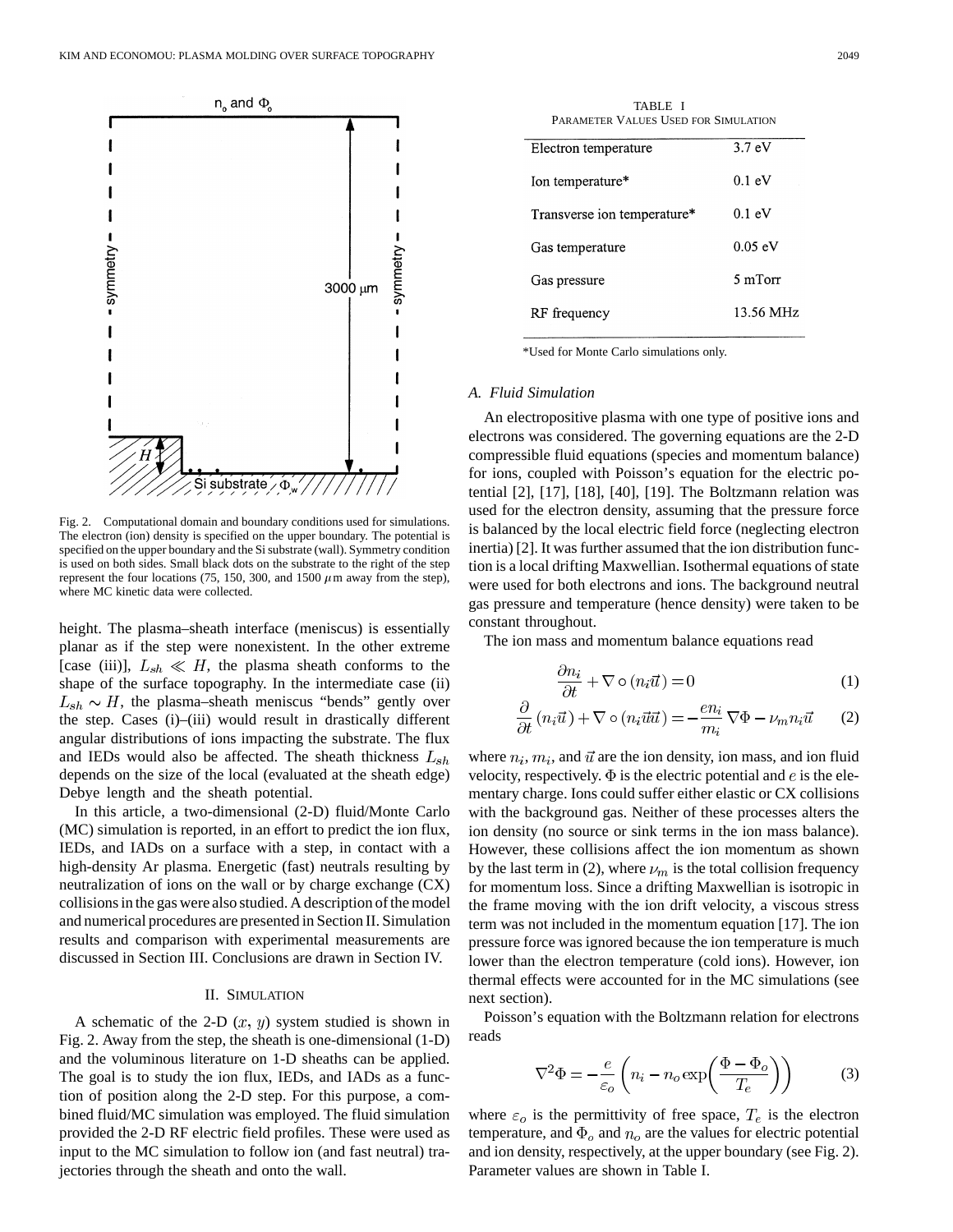SUMMARY OF SIMULATION CASES STUDIED IN THIS WORK. FOR CASES (a)–(j), THE POTENTIAL ON THE UPPER BOUNDARY OF FIG. 2 IS  $\Phi_o = 33 + 17 \sin \omega_{\rm RF} t$ V. FOR CASE (k)  $\Phi_o = 50 + 17 \sin \omega_{\rm RF} t$  V AND FOR CASE (l)  $\Phi_o = 70 + 17 \sin \omega_{\rm RF} t$  V. The ELECTRON TEMPERATURE  $T_e$  IS 3.7 eV AND THE POTENTIAL OF THE WALL  $\Phi_w$  Is 0. The Resulting Sheath Thickness (on a Flat Wall) and the Ratio of Sheath Thickness to Step Height ( $L_{sh}/H$ ) Are Also SHOWN. GAS PRESSURE AND TEMPERATURE ARE 5 mtorr AND 0.05 eV, RESPECTIVELY. RF FREQUENCY IS 13.56 MHz

| case | plasma density on    | time-average                  | step height                 |            |
|------|----------------------|-------------------------------|-----------------------------|------------|
|      | upper boundary       | sheath thickness <sup>*</sup> | $H \text{ } (\mu \text{m})$ | $L_{sh}/H$ |
|      | $n_o(10^{17}m^{-3})$ | $L_{sh}$ (µm)                 |                             |            |
| (a)  | 1.3                  | 295                           | 600                         | 0.485      |
| (b)  | 1.3                  | 291                           | 300                         | 0.97       |
| (c)  | 0.2                  | 729                           | 300                         | 2.43       |
| (d)  | 5.0                  | 152                           | 600                         | 0.253      |
| (e)  | 0.5                  | 469                           | 600                         | 0.782      |
| (f)  | 0.5                  | 460                           | 300                         | 1.53       |
| (g)  | 1.3                  | 296                           | 100                         | 2.91       |
| (h)  | 0.5                  | 461                           | 100                         | 4.61       |
| (i)  | 0.2                  | 723                           | 100                         | 7.23       |
| (j)  | 0.1                  | 1015                          | 100                         | 10.15      |
| (k)  | 1.3                  | 335                           | 300                         | 1.17       |
| (1)  | 1.3                  | 382                           | 300                         | 1.27       |
|      |                      |                               |                             |            |

\* The sheath edge is defined as the position where the relative net charge  $(n_i - n_e)/n_i$  is equal to 0.01, with the densities determined by the fluid simulation. The time-average sheath thickness is calculated 1500  $\mu$ m away from the step sidewall, where the sheath is one-dimensional. The sheath thickness shows small variation (a few percent) for some cases with the same plasma parameters, but with different step height. This is due to differences in mesh size used in the numerical solution.

Fig. 2 also shows the computational domain and boundary conditions employed in this work. A silicon (Si) substrate is located at the bottom of the domain. A 300- $\mu$ m-tall step is shown in Fig. 2, although steps with different height (100 and 600  $\mu$ m) were also used (see Table II). The electric potential was specified at the top boundary  $(\Phi_o)$  and on the Si substrate  $(\Phi_w)$ . The Si dopant density was assumed high enough for the substrate to be equipotential (no charging). A symmetry condition  $(\nabla_n \Phi = 0)$  was applied at the side boundaries. The domain height (3000  $\mu$ m in Fig. 2), was always much thicker than the sheath thickness (Table II). Hence, the quasi-neutrality condition ( $n_i = n_e = n_o$ ) was applied at the top boundary. The RF plasma sheath evolved self consistently in accordance with the specified plasma parameters  $(n_o$  and  $T_e$ ; effectively, the local Debye length) at the top boundary, and the sheath potential.

At the top boundary, the ion density was specified, but the ion flux was not known. When an ion flux (ion velocity) was also specified, spurious profiles of ion density and flux were observed near the upper boundary. To resolve this issue, the inlet ion vertical velocity  $v<sub>o</sub>$  was linearly extrapolated based on the values at the first two interior nodes  $v_o = 2v_1 - v_2$ . This upstream condition has been used before in compressible gas dynamics simulations [20]. It allows the inlet flux to develop as part of the solution. Simulations started with a specified inlet velocity (for instance,  $v_o = 0.5u_B$ , where  $u_B$  is the Bohm velocity), which was subsequently updated (using the above equation) after each time step. For given plasma parameters, the steady state inlet flux converged to the same value, regardless of the initial value of the inlet velocity.

The governing equations were discretized in space using a finite difference scheme. Conventional higher order  $(\geq 2)$ schemes are known to suffer from numerical instability and oscillations near steep gradients in highly convective flows, which eventually destroy the solution [20]. To overcome these problems, researchers often use low-order schemes (order 1), such as the upwind or donor cell methods, to discretize the convective terms. Low-order schemes can stabilize the solution, but suffer from excessive numerical diffusion which degrades accuracy. Boris and Book [21] developed the flux-corrected transport (FCT) scheme, in an effort to preserve the advantages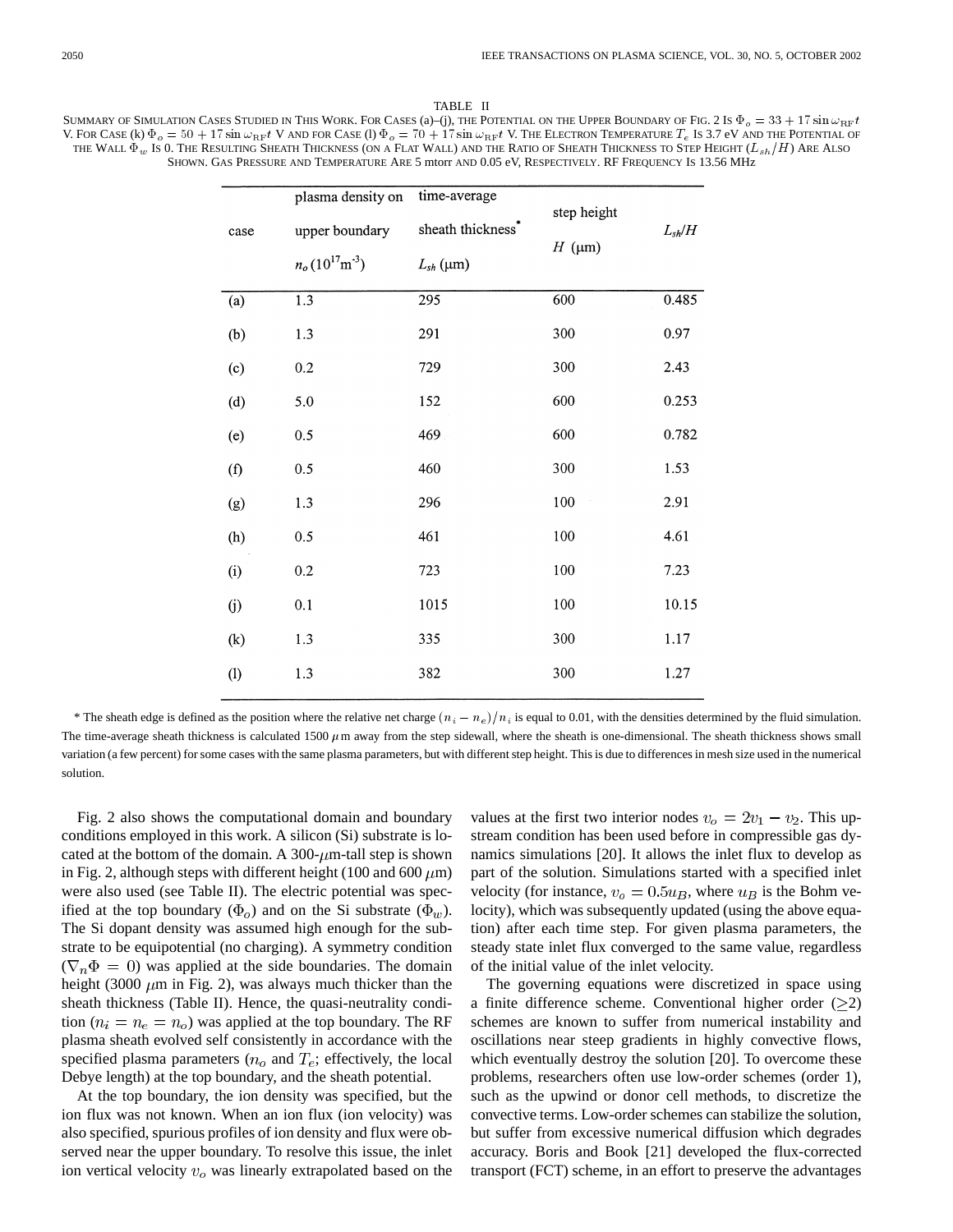of the low-order and high-order schemes, while at the same time minimizing their disadvantages. In FCT, a weighted-average value of low-order and high-order fluxes is used for the convective terms. The high-order flux is weighted to the maximum extent that allows no instability to be introduced. In this manner, the FCT solutions are stable and also have higher accuracy than low-order solutions. The original FCT scheme was improved and extended to cover multidimensional flows by Zalesak [22]. This algorithm has been used for plasma simulations before [23], [24]. Zalesak's multidimensional algorithm was also used in this work. The time step was chosen so that the Courant–Friederichs–Levy condition was satisfied. In this study, the Courant number was set to be less than 0.5 [20]. The time step was also set less than 1/200 of the RF cycle time (74 ns). It was assumed that the electric field remained unchanged during a time step. At the end of each time step, Poisson's equation (3) was solved iteratively by a Newton–Raphson method to update the electric potential. The Newton–Raphson algorithm was combined with the conjugate gradient scheme to ensure global convergence. The successive over-relaxation method with Chebychev acceleration was used to invert the Jacobian matrix [25]. Marching in time was continued until a periodic steady state was reached. This normally required 100s of RF cycles.

### *B. MC Simulation*

If ion flow is collisionless, the ion energy and angular distribution functions at the substrate can, in principle, be calculated knowing the electric field profiles and the initial ion distributions. When ions suffer collisions, however, MC simulation is necessary to calculate the ion distributions at the substrate. The MC simulation procedure used in this work is summarized in Fig. 3. For the flight between collisions (free flight) the equations of motion were integrated using a fourth-order Runge–Kutta method

$$
\frac{\partial v_x}{\partial t} = \frac{e}{m_i} E_x(x, y, t)
$$

$$
\frac{\partial v_y}{\partial t} = \frac{e}{m_i} E_y(x, y, t)
$$

$$
\frac{\partial v_z}{\partial t} = 0
$$
(4)

where  $E_x$  and  $E_y$  are electric fields determined by the 2-D fluid simulation, and  $v_x$ ,  $v_y$  and  $v_z$  are components of the particle (not fluid) velocity. The electric field is spatially nonuniform and time varying in the RF cycle. When integrating (4), an ion was not allowed to pass through a mesh cell in a single time step.

Ions with the appropriate energy and angular distributions (see below) were launched near the sheath edge. The launching location was a horizontal plane on which the ion fluid velocity was about  $0.9u<sub>B</sub>$ . The location of the ion launching plane was in the transition region between the presheath and the sheath. (At the sheath edge, the ion velocity should be greater than or equal to the Bohm velocity.) Ions were evenly distributed along the launching plane as well as in RF phase (0 to  $2\pi$ ). The position of the launching plane did not influence the results significantly, provided that the launching plane was far enough from



Fig. 3. Flow chart of MC simulation which follows ions and fast neutrals. IED and IAD functions are specified at the input. The simulation accounts for both CX and elastic scattering (SC) collisions in the gas phase. Ion reflection on the sidewall is also accounted for.

the sheath edge. Due to collisions with the background gas in the presheath, ions at the launching plane should have an energy distribution with a spread of order  $T_e$  [26]. The entering ion kinetic energy was determined as follows. The mean energy  $(\varepsilon_{\text{mean}})$  of ions was first evaluated

$$
\varepsilon_{\text{mean}} = \frac{1}{2} m_i \left( u^2 + v^2 \right) \tag{5}
$$

using the ion fluid velocities at the launching plane. The ion velocity at this plane was nearly normal, i.e.,  $u \approx 0$ . The ion drift energy ( $\varepsilon_{\rm drift}$ ) was then determined as

$$
\epsilon_{\text{drift}} = \epsilon_{\text{mean}}\varsigma \tag{6}
$$

where  $\zeta$  was picked from a Gaussian distribution

$$
f_{\varsigma}(\varsigma) = A_{\varsigma} \exp\left(-\frac{1}{2} \left(\frac{\varsigma - \mu}{\sigma_{\varepsilon}}\right)^2\right) \tag{7}
$$

with  $\mu = 1.0$  and  $\sigma_{\varepsilon} = 0.4247$  (i.e., the full-width at half-maximum is 1.0). The distribution in (7) was cutoff for  $\zeta \leq 0$  or  $\zeta \geq 2$ . Using (6) and (7), one can generate ion distribution functions at the sheath edge similar to those proposed by Riemann [26]. Collisions in the presheath also cause angular spread of the incoming ions. For the IAD, we used [12]

$$
f_{\theta}(\theta) = A_{\theta} \exp\left(-\frac{1}{2} \left(\frac{\sin \theta}{\sigma_{\theta}}\right)^2\right) \tag{8}
$$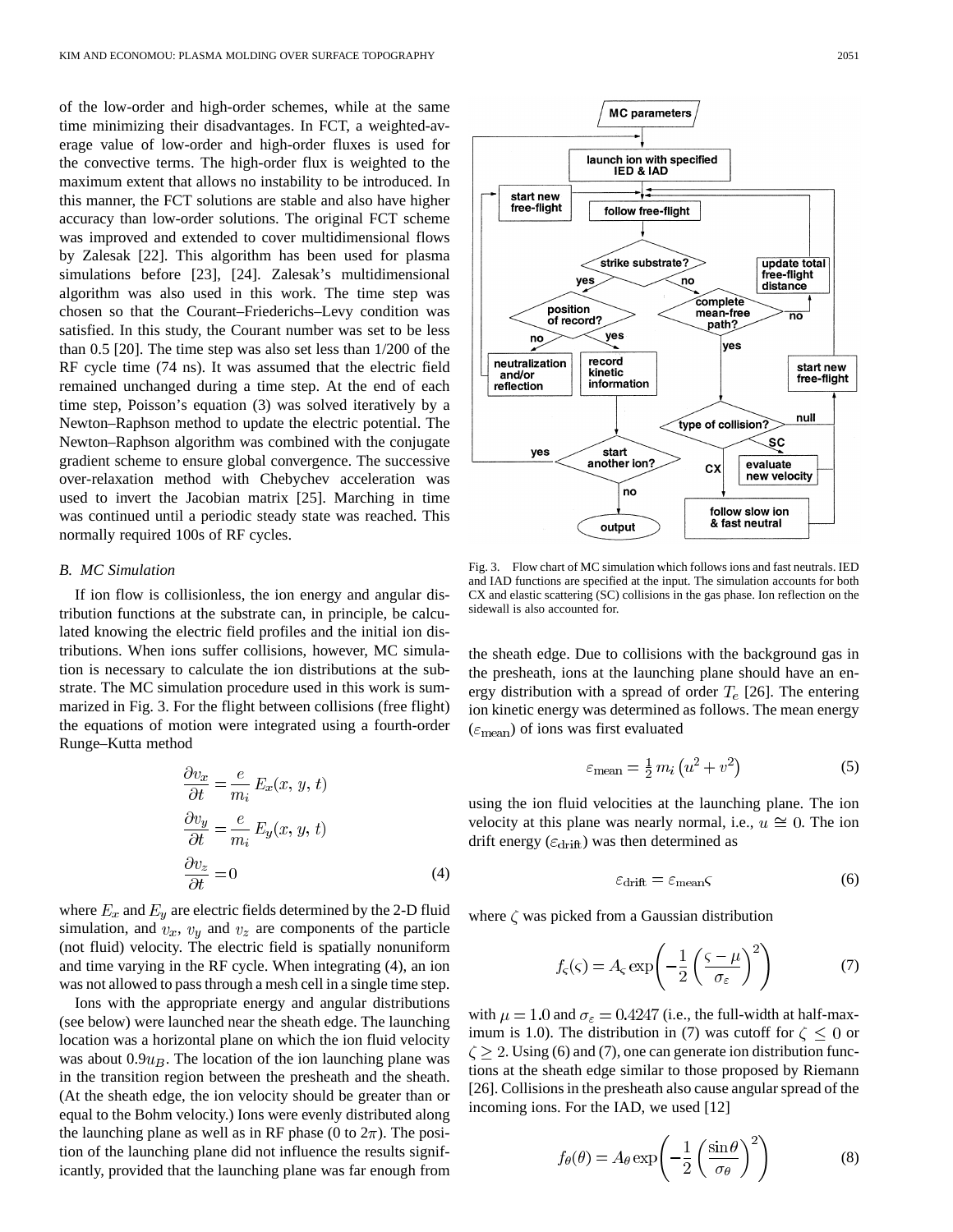with

$$
\sigma_{\theta} = \sqrt{\frac{T_{i, Tr}}{2\varepsilon_{\text{drift}}}}
$$
(9)

where  $T_{i,Tr}$  is the transverse ion temperature. When compared to that of [12], the angular distribution of (8) is missing a  $\cos^4 \theta$ factor (multiplier), because it was difficult to sample from the distribution function containing this factor. This does not introduce much error. Under conditions of interest here, the IAD at the sheath edge has a spread of only several degrees off normal. For a spread of 5°, for example,  $\cos^4(5) = 0.985$  not far from unity.

The energy and angular distributions of entering ions in (7) and (8) were intended for a 1-D sheath over a planar surface. In order to utilize these distribution functions, it is necessary to launch ions at a position where the influence of plasma molding is negligible. The launching position defined above satisfies this requirement.

During their transit through the sheath, ions can experience SC or charge–exchange (CX) collisions with the background gas (for a pressure of 5 mtorr, however, the sheath is nearly collisionless). The null collision method was employed [27], with a constant total cross section, to evaluate the free flight distance between collision events. At the end of each free flight, the type of collision was determined according to the probability for each collision event:  $(SC)$ ,  $(CX)$ , and null collision  $(NU)$ 

$$
P_k = \sigma_k / \sigma_{tot}
$$
  
=  $\sigma_k / (\sigma_{SC} + \sigma_{CX} + \sigma_{NU})$   $k = SC, CX, NU.$  (10)

Cross-section data for SC and CX collisions between  $Ar<sup>+</sup>$  and Ar were obtained from [2], and are shown as analytic fits below

$$
\sigma_{SC} = 40.04(1.0 - 0.0563 \ln \varepsilon)^2 \tag{11}
$$

$$
\sigma_{CX} = 47.05(1.0 - 0.0557 \ln \varepsilon)^2 \tag{12}
$$

where cross sections are in  $10^{-16}$  cm<sup>2</sup> and the ion kinetic energy,  $\varepsilon$  is in eV. Due to the mathematical singularity of the logarithmic function, (11) and (12) were cutoff at  $\varepsilon \leq 0.1$  eV. Since the background gas density was assumed to be uniform, the collision probability was determined by the ion kinetic energy at the time of the collision event. SC was treated as a hard sphere collision. For CX collisions, the fast ion and slow neutral switched identity (i.e., became fast neutral and slow ion, respectively) without changing their precollision velocity vector (resonant process). Both the fast neutral and slow ion were followed after the collision. Energetic neutrals could suffer SC further on. Through a series of SCs or reflections on the solid surface, fast neutrals may exit the top boundary (this can not happen for ions). Neutrals exiting the top boundary returned to the bulk plasma and were thermalized. They were not followed any further.

Energetic particle (ions or fast neutrals) scattering on the Si surface is quite complicated [28]. Incidence angle, energy, and surface condition (roughness, contamination) all play a role. Several experimental and/or computational studies [29]–[32] have been reported on the impact of energetic (1 eV  $\langle \varepsilon_i \rangle$ 1 keV) ions on surfaces. The energy and angular distributions of reflected species are still the subject of investigations. The employed model for surface scattering is the simplest possible and consistent with current knowledge. When impacting, ions lose most of their energy through a series of collisions with surface atoms which may cause ions to be trapped in the surface. Trapped ions were not followed any further in the simulation. The probability for surface trapping was treated as a linear function of incidence angle without energy dependency. Helmer and Graves [31] reported molecular dynamics simulations of  $Ar^+$  impacts onto bare silicon, showing that the reflection probability increased almost linearly with the impact angle  $\theta_i$  becoming unity for  $\theta_i \geq 80^\circ$ . Following the trend in their data for 50 eV Ar<sup>+</sup>, the reflection probability  $(R)$  was assumed to be

$$
R = 0.6\theta_i/80 + 0.4 \quad \text{for } \theta_i < 80^\circ
$$
\n
$$
= 1 \qquad \qquad \text{for } \theta_i \ge 80^\circ. \tag{13}
$$

In case of reflection, the degree of ion neutralization was assumed to be 100% [32]. It was then assumed that the resulting neutrals reflect specularly (i.e.,  $\theta_i = \theta_r$ ). To calculate the energy transfer, a binary collision model with two half-scatterings was employed [31]

$$
\sqrt{\frac{\varepsilon_r}{\varepsilon_i}}(\chi) = \left(\frac{\mu}{\mu+1}\right)^2 \left(\cos\chi_{1/2} + \sqrt{\frac{1}{\mu^2} - \sin^2\chi_{1/2}}\right)^2
$$
\n(14)

where  $\varepsilon_r$  and  $\varepsilon_i$  are the kinetic energy of reflected and incident particle, respectively. The mass ratio  $\mu \equiv m_{\text{Ar}}/m_{\text{Si}} = 1.4$  in this case. This model assumes that the incident particle experiences two consecutive binary collisions with surface atoms, before being released from the surface. The scattering angle was assumed to be the same for both collisions. The half-scattering angle  $\chi_{1/2}$  is

$$
\chi_{1/2} = \frac{\chi}{2} = \frac{\pi - \theta_i - \theta_r}{2} = \frac{\pi}{2} - \theta_i.
$$
 (15)

Helmer and Graves observed that the average energy of reflected Ar from silicon surfaces can be reasonably estimated by the binary collision model.

Kinetic data of ions and fast neutrals were collected and recorded at the substrate to the right of the sidewall of the step. Four locations on the substrate were chosen to facilitate a comparison with experiments: 75, 150, 300, and 1500  $\mu$ m from the step (see Fig. 2). Table I also shows the base parameter values used for MC simulations.

#### III. RESULTS AND DISCUSSION

A summary of the different cases simulated is shown in Table II. In all cases, the base case conditions in Table I were used. The main parameters varied were the step height  $H$ , and the plasma density at the upper boundary (Fig. 2) of the computational domain  $n_0$ . The RF potential of the upper boundary  $\Phi$ <sub>o</sub> was also varied. The wall was always at a potential of zero (grounded). The time-averaged sheath thickness over a planar surface  $L_{sh}$  is also shown in Table II. The sheath thickness scales approximately with  $n_o^{-1/2}$  (i.e., Debye length) and shows a rather weak dependency on the potential of the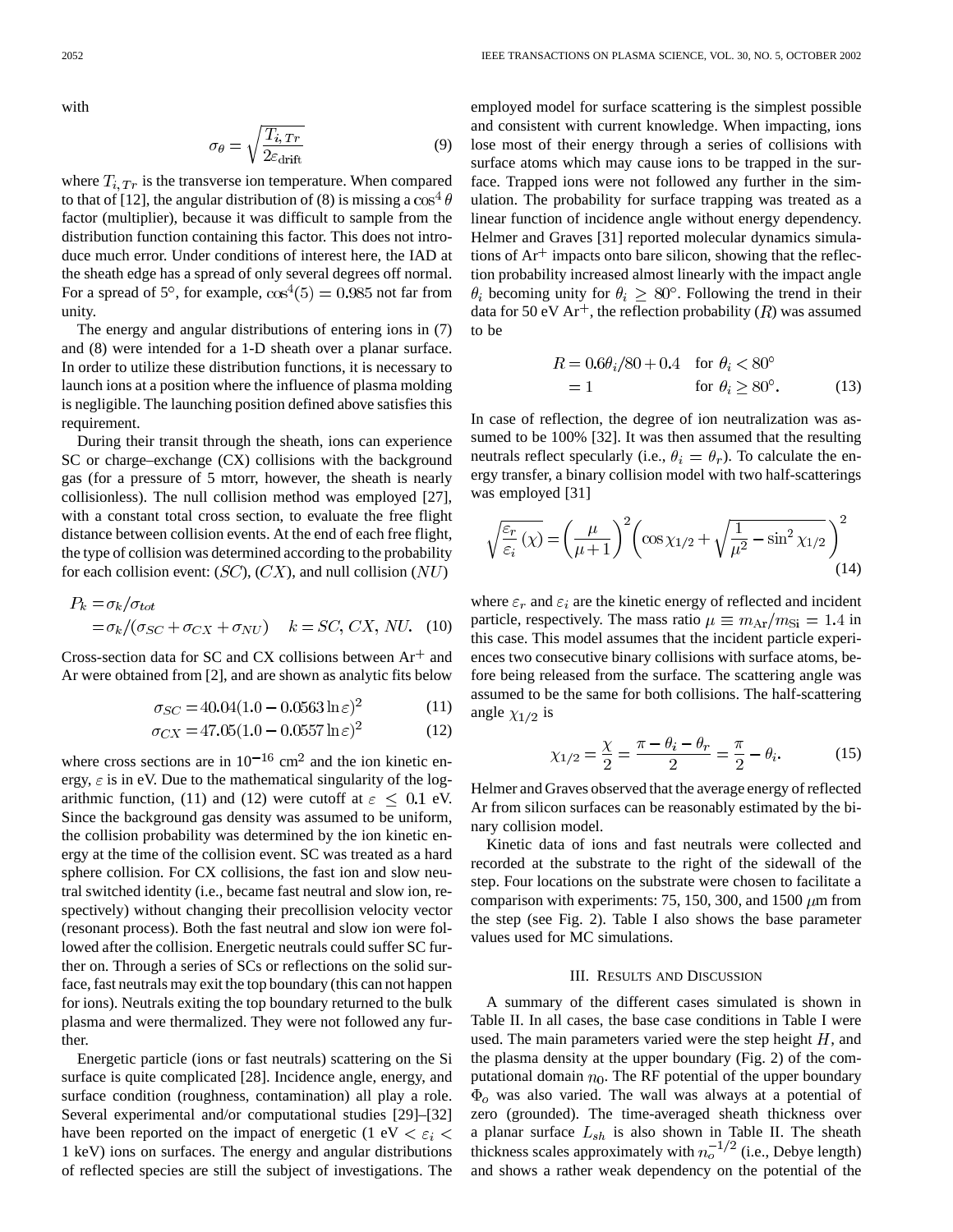

Fig. 4. Contour plots of electric potential at  $\tau_{\rm RF}(\equiv t/2\pi/\omega_{\rm RF})=0$ . Cases (a)-(c) correspond to (a)-(c) of Table II: (a)  $n_0 = 1.3 \times 10^{17} m^{-3}$ ,  $H =$  $600 \mu m$ , and  $L_{sh}/H$  = 0.485, (b)  $n_0$  = 1.3  $\times$  10<sup>17</sup>  $m^{-3}$ ,  $H$  =  $300 \,\mu m$ , and  $L_{sh}/H$  = 0.97, and (c)  $n_0$  = 2  $\times$  10<sup>16</sup>  $m^{-3}$ , H =  $300 \,\mu m$ , and  $L_{sh}/H = 2.43$ .

upper boundary (sheath potential in this case). Plasma molding depends on the sheath thickness relative to the step height  $H$ . The simulated range of the  $L_{sh}/H$  ratio was from 0.253 up to 10.2.

Fig. 4(a)–(c) displays electric potential profiles around steps for cases (a)–(c) of Table II, respectively. The sheath thickness is comparable to the step height in all three cases. As a consequence, the plasma "feels" the change of the surface topology, and the sheath "wraps" around the step. The sheath is locally thicker over the step and becomes gradually thinner and planar away from the step. For higher plasma density (i.e., thinner sheath) and/or taller step, the sheath becomes more conformal to the surface topography [compare cases (b) and (c)].

The corresponding electric field vector profiles are shown in Fig. 5. The electric field is very weak outside the sheath and picks up in strength as one enters the sheath near the wall. The electric field vectors are nearly vertical away from the step, but



Fig. 5. Electric field vector plots for the conditions of Fig. 4. Note that the electric field inside the solid wall is zero (equipotential surface). The sheath edge is also shown in (a). The solid line corresponds to the location where the relative net charge is 0.01. The dotted line corresponds to the location where the ion speed equals the Bohm speed.

diverge strongly near the step. This divergence has direct implications for ion trajectories near the step, and the resulting IAD function (see below). Importantly, ions spend much of their sheath transit time in regions of strongly divergent fields. Thus, such ions acquire a significant horizontal velocity component, and impact the horizontal plane to the right of the step at large angles with respect to the normal. When the sheath is thin (case a), the electric field is pointing almost horizontally along most of the step sidewall. The highest electric field strength is at the upper right hand corner of the step. One should note a significant difference between the cases of Fig. 5 and the cases that would result for a very small feature height  $(L_{sh}/H \gg 1)$ . For example, in etching of microelectronic devices, feature sizes are below half a micron. In such cases, and for typical sheath thickness of hundreds of micrometers, ions would accelerate under the influence of a vertical (collimated) field for most of their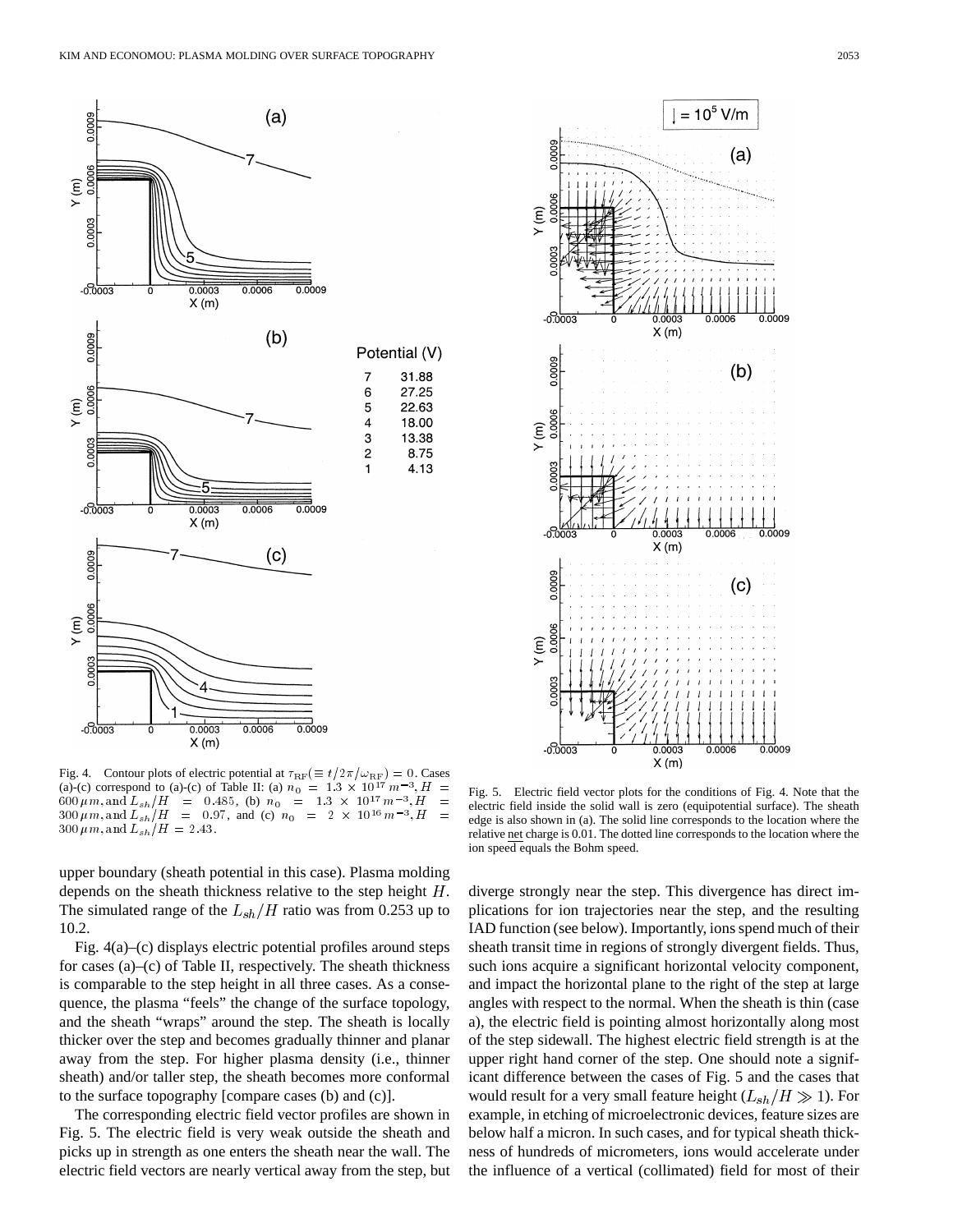

Fig. 6. IEDs obtained by MC simulation at four locations to the right of the step. Cases (a)–(c) correspond to (a)–(c) of Table II.

transit through the sheath. Ions would "feel" the existence of horizontal fields only for the last few microns of their journey. Thus, the expected ion divergence is much weaker in this case [33], [34], [41].

The energy distributions of ions impinging at four locations (75, 150, 300, and 1500  $\mu$ m) on the horizontal surface measured to the right of the foot of the step are depicted in Fig. 6. These IEDs were calculated using the MC simulation with the electric field profiles of Fig. 5 as input. Cases (a)–(c) of Fig. 6 again correspond to (a)–(c) of Table II. Characteristic double peaked IEDs are obtained indicative of short (compared to the RF field period) ion transit times through the sheath. Generally, the shape of the IEDs depends on the value of the product  $\omega_{\rm RF} \tau_{\rm ion}$ , where  $\omega_{\rm RF}$  is the applied RF field frequency and  $\tau_{\rm ion}$  is the ion transit time through the sheath. When  $\omega_{\text{RF}}\tau_{\text{ion}} \ll 1$ , ions cross the sheath in a small fraction of the RF period and sample the instantaneous potential drop across the sheath. The IEDs are double peaked (for a single ion species). When  $\omega_{\rm RF} \tau_{\rm ion} \gg 1$ , the ion transit time is very long compared to the field period, and ions sample the time-average sheath potential. The IEDs have a single peak. The IEDs narrow as the plasma density decreases and the sheath thickens, corresponding to a longer ion transit time [compare cases (b) and (c)]. Similarly, for any particular case, the IEDs narrow as one approaches the step starting



Fig. 7. IADs obtained by MC simulation at four locations to the right of the step. Cases (a)–(c) correspond to (a)–(c) of Table II.

1500  $\mu$ m away and going 75  $\mu$ m near the foot of the step. This is due to the fact that the sheath gets thicker as one approaches the step (see also Fig. 4). The ion flux on the horizontal surface (integral of the IEDs) decreases as the step is approached, because ions are diverted away from the vertical and strike the sidewall of the step. It should be mentioned that only the relative values of the IEDs (and IADs) are of interest here; that is why the distributions are not normalized.

The corresponding IADs, calculated by the MC simulation, are shown in Fig. 7. Away from the step (1500  $\mu$ m), the IADs are nearly Gaussian centered at zero, reflecting the angular spread of ions emerging from the plasma (several degrees off normal). These ions only see a vertical field. As the step is approached, however, ions see an electric field with a progressively stronger horizontal component, resulting in more ion divergence and a larger impact angle. Fig. 7 also indicates that the ion flux (integral of the IADs) is reduced as the step is approached. Finally, as the  $L_{sh}/H$  ratio increases [from case (b) to case (c)], ion divergence becomes weaker (smaller impact angles) and the reduction in ion current as the step is approached is not as pronounced.

Fig. 8 depicts the time-average ion flux and ion impact angle (with respect to the vertical) along the surface contour for case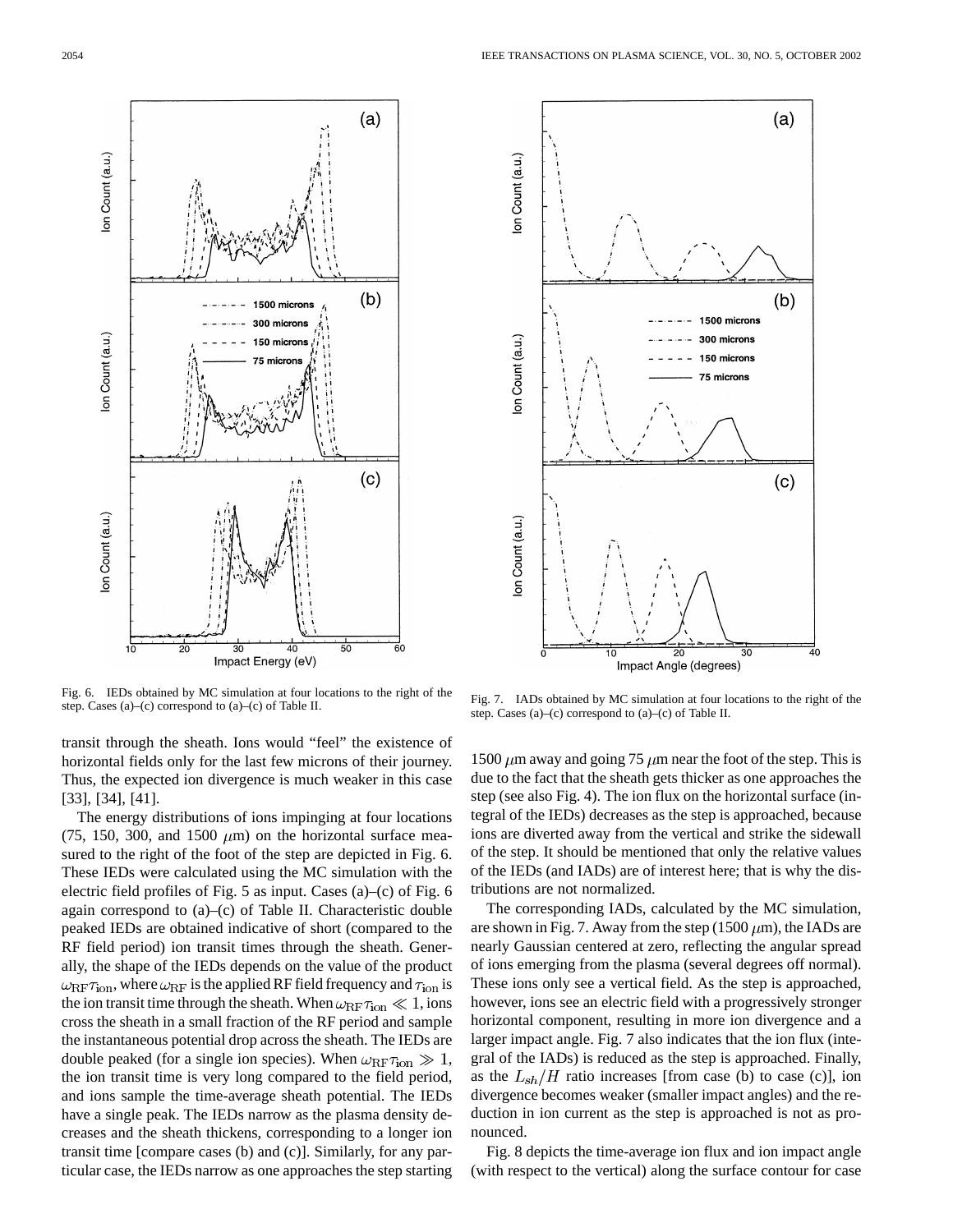

Fig. 8. Time-average ion flux and ion impact angle as a function of contour length along the surface of the substrate, for case (b) of Table II. The ion flux is defined as  $n_i v$  for horizontal surfaces (AB and CD) and  $n_i u$  for sidewall (BC), where  $n_i$  is the ion density and u and v are the horizontal and vertical, respectively, ion fluid velocity components. The impact angle is defined as  $\tan^{-1}(u/v)$ .

(b) of Table II calculated by the fluid simulation. The contour length is measured along the surface of the substrate with position zero defined at the foot of the step (point C). Since only the normal component of the ion flux is shown, the flux profile is discontinuous at the two corners (points B and C). As one approaches the step from the left (point A), the ion flux increases from its undisturbed value to its maximum at the upper right corner of the step (point B). Along the sidewall BC, the ion flux increases abruptly to a local maximum near (but not at) the upper right corner, due to the inertia of oncoming ions. The ion flux then drops to its lowest value at the foot of the step (point C) only to increase thereafter to its undisturbed value away from the step (point D). The impact angle is defined as  $\tan^{-1}(u/v)$ , where  $u$  and  $v$  are the horizontal and vertical ion fluid velocities, respectively. The impact angle is zero (i.e., ions arrive along the vertical) away from the step on either side from the sidewall BC, and peaks near the middle of the sidewall. Ions can be deflected by more than  $50^{\circ}$  off the vertical due to the horizontal component of the electric field (Fig. 5).

In order to quantify the dependence of ion deflection on the system length scales (sheath thickness  $L_{sh}$  and step height  $H$ ), we define  $\theta_{\text{foot}}$  as the impact angle of ions at the foot of the step (point C). Fig. 9 shows that  $\theta_{\text{foot}}$  decreases linearly as  $L_{sh}/H$ increases up to approximately 3. Then,  $\theta_{\text{foot}}$  keeps decreasing (albeit at a smaller rate) as  $L_{sh}/H$ keeps increasing. For very small  $L_{sh}/H$ , the sheath is almost exactly conformal to the step and  $\theta_{\rm foot}$  is 45°. For very large  $L_{sh}/H$ , the surface feature is insignificant, and  $\theta_{\text{foot}}$  should approach zero, i.e., ions are barely deflected. Note that the fluid results of Fig. 9 do not account for the distribution of ion angles, which are present even in the absence of a step (due to collisions in the presheath, for example). These were accounted for in the MC simulations of Fig. 7, resulting in a spread of several degrees off normal for ions away from the step where the sheath is planar.

Based on the discussion so far, one might expect that a significant fraction of the oncoming ion flux will strike the sidewall of the step (BC in Fig. 8). These ions will be reflected as neutrals, which will subsequently strike the horizontal surface to the right of the step (CD in Fig. 8). In addition, a fraction of the ion energy will be deposited on the wall, depending on the ion impact angle and the masses of the ion and the wall material [(14)]. Fig. 10



Fig. 9.  $\theta_{\text{foot}}$  vs.  $L_{sh}/H$  for all cases listed in Table II. Linear fit to data for  $L_{sh}/H$  < 3 is also shown.  $\theta_{\rm foot}$  is the ion impact angle at the foot of the step (point C in Fig. 8).



Fig. 10. Particle (top) and energy (bottom) flux of fast neutrals on the horizontal surface to the right of the step sidewall versus normalized distance from the step sidewall. Cases (a)–(c) correspond to (a)–(c) of Table II. The MC simulation yields the relative values of the flux. The absolute values shown here were calculated based on the ion flux found by the fluid simulation.

shows the particle (top) and energy (bottom) flux of fast neutrals on the horizontal surface to the right of the step, as calculated by the MC simulation. Cases (a) to (c) of Fig. 10, correspond to cases (a) to (c), respectively, of Table II. Note that, in the present context, "neutrals" refers to energetic particles resulting by ion neutralization on the sidewalls (and to a much lesser extent, by CX collisions in the gas phase). Thermalized (slow) neutrals are not considered. Far from the step, almost all flux should be due to ions. The energetic neutral flux can be greater than zero, even far away from the step, due to CX collisions depending on gas pressure, ion flux, and sheath thickness). The neutral flux can be comparable to or even larger than the ion flux near the foot of the step (compare to ion fluxes of Fig. 8). As  $L_{sh}/H$  increases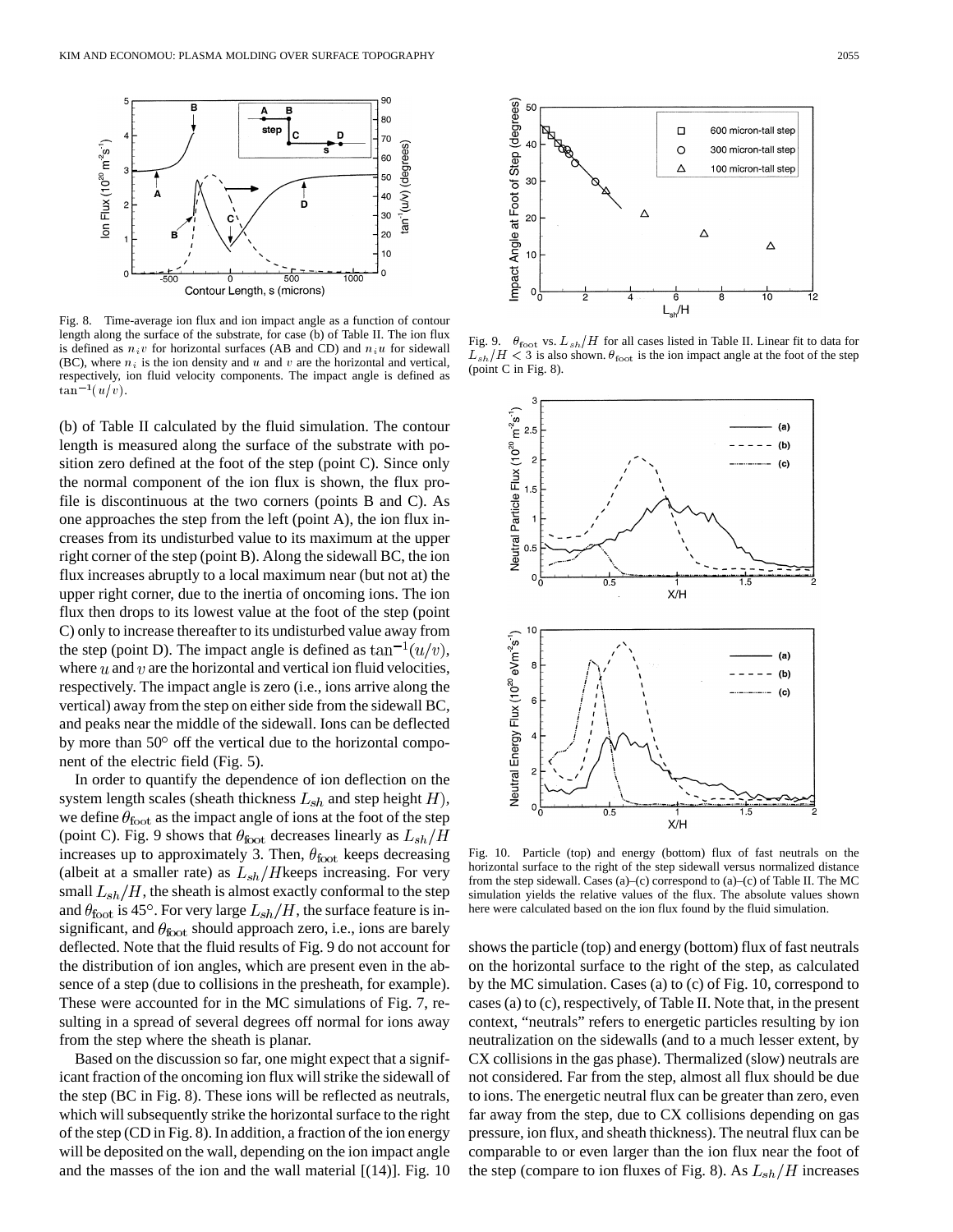

Fig. 11. Comparison between experimental data and simulation predictions of IEDs at three different locations on the horizontal surface to the right of the step sidewall. See text for experimental conditions and simulation parameters.

[going from (a) to (c)], the sheath is less conformal along the step, and ions strike the step sidewall at more grazing angles. Thus, the maximum in the energetic neutral flux occurs closer to the foot of the step and the neutral flux profile does not extend far from the step. Fig. 10 (bottom) shows that the energetic neutrals can retain a significant fraction of the dc sheath potential, resulting in an energy flux of neutrals comparable to that of ions near the step sidewall. This suggests that the reflected neutrals can have considerable effect on the etching or deposition near the step.

#### *A. Comparison With Experimental Data*

In Figs. 11–13, simulation results are compared with experimental data taken by Woodworth *et al.* [35]. Experiments were carried out in pure Ar discharges in an inductively coupled plasma sustained in a gaseous electronics conference (GEC) reference cell. Using a gridded ion analyzer with a hexagonally packed electrode array detector, the flux, energy, and angular distributions of ions were measured to the right of a 300- $\mu$ m-tall step. Since the detector elements were shaped in three concentric rings  $(6.4^{\circ}, 12.9^{\circ},$  and  $19^{\circ}$  off normal), the angular resolution of the experimental data is rather crude. A double Langmuir probe was used to measure the plasma density and electron temperature in the vicinity of the RF biased chuck. With 5-mtorr gas pressure and 250-W inductive coil power, the plasma density was  $1.3 \times 10^{17} \text{ m}^{-3}$ , the electron temperature was 3.7 eV, and the peak-to-peak voltage between the plasma and chuck was 21  $V_{pp}$ . The parameters used for the simulation were  $n_o = 1.3 \times 10^{17} \text{ m}^{-3}$ ,  $T_e = 3.7$ eV,  $\Phi_o = 17 + 8\sin\omega_{RF}t$  V,  $\Phi_w = -16 + 19\sin\omega_{RF}t$  V, and  $f_{\rm RF}$  = 13.56 MHz, corresponding to the experimental



Fig. 12. Comparison between experimental data and simulation predictions of IADs at four different locations on the horizontal surface to the right of the step sidewall. The experimental angular resolution was crude. See text for experimental conditions and simulation parameters.



Fig. 13. Comparison between experimental data and simulation predictions of ion flux versus distance on the horizontal surface to the right of the step sidewall. See text for experimental conditions and simulation parameters.

conditions. Reasonable agreement between the experimental data and the model predictions is achieved. All qualitative trends are captured: as one approaches the step from the right, the double peaked IEDs narrow (Fig. 11), the IADs show progressively stronger deflection (larger angles off the normal) of ion trajectories (Fig. 12), and the ion flux decreases (Fig. 13). The simulation is in semiquantitative agreement with the experiment. The discrepancies in the spread of the IEDs (Fig. 11) are probably due to underestimation of the plasma density by the Langmuir probe experiment [35]. When the plasma density in the simulation was doubled, the predicted spread in the IEDs increased to approach the the measured one. Errors in plasma density estimations by Langmuir probe measurements are discussed in [36].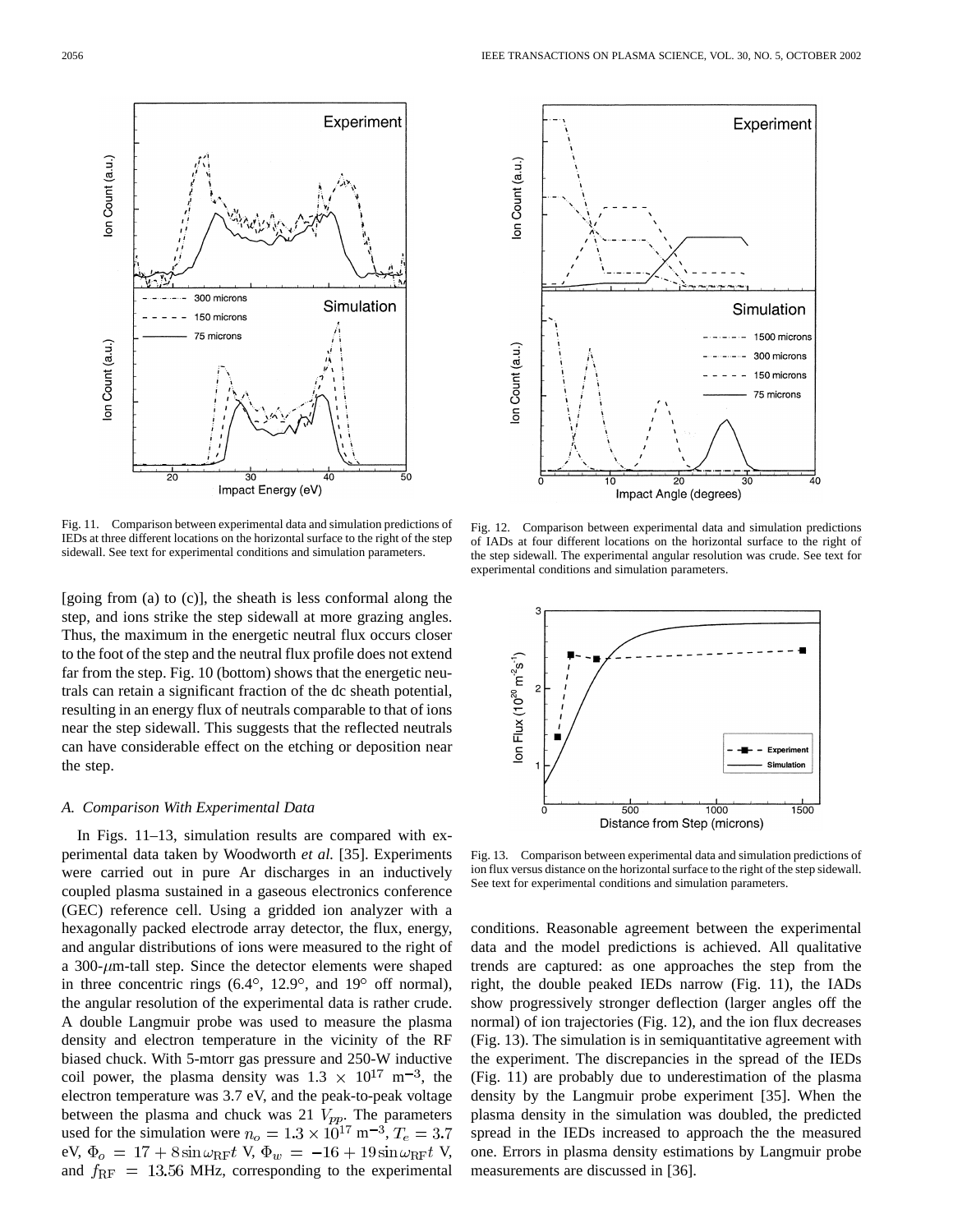#### IV. CONCLUSION

A 2-D fluid/MC simulation was developed to study plasma molding over surface topography. The self-consistent fluid simulation included the ion mass and momentum continuity equations coupled to the Poisson equation for the electric potential. The Boltzmann relation was assumed for electrons (no electron inertia). The simulation predicted the evolution of the RF plasma sheath over the surface topography, and the spatiotemporal profiles of the electric field in the region. Using the electric field profiles from the fluid simulation, ions, and energetic neutrals (resulting by ion neutralization on the wall or by CX collisions in the gas phase) were followed by the MC simulation. Using these simulation procedures, ion flow, IEDs, and IADs over an otherwise planar surface with a step were predicted. The step height was comparable to the sheath thickness for the high-density RF argon plasma considered. As one approached the vertical wall of the step, the ion flux decreased, the double-peaked IEDs narrowed, and the IADs indicated strong deflection of ions toward the (vertical) sidewall of the step. This was due to strong horizontal components of the electric field near the step, coupled with the fact that ions spend a sizable fraction of their sheath transit time under the influence of these fields. The ion impact angle at the foot of the step scaled with the ratio of sheath thickness to step height. The energetic neutral flux was found to be comparable to the ion flux on the horizontal surface to the right of the step sidewall. Simulation results were in good agreement with experimental data on ion flux, IEDs, and IADs near the step.

## **REFERENCES**

- [1] S. M. Rossnagel, J. J. Cuomo, and W. D. Westwood, Eds., *Handbook of Plasma Processing Technology*. Park Ridge, NJ: Noyes, 1990.
- [2] M. A. Lieberman and A. J. Lichtenberg, *Principles of Plasma Discharges and Materials Processing*. New York: Wiley, 1994.
- [3] D. J. Economou, "Modeling and simulation of plasma etching reactors for microelectronics," *Thin Solid Films*, vol. 365, pp. 348–367, 2000.
- [4] P. A. Miller and M. E. Riley, "Dynamics of collisionless rf plasma sheaths," *J. Appl. Phys.*, vol. 82, pp. 3689–3709, 1997.
- [5] E. Kawamura, V. Vahedi, M. A. Lieberman, and C. K. Birdsall, "Ion energy distributions in rf sheaths; review, analysis and simulation," *Plasma Sources Sci. Technol.*, vol. 8, pp. R45–R64, 1999.
- [6] M. J. Kushner, "Distribution of ion energies incident on electrodes in capacitively coupled rf discharges," *J. Appl. Phys.*, vol. 58, pp. 4024–4031, 1985.
- [7] B. E. Thomson, H. H. Sawin, and D. A. Fisher, "Monte Carlo simulation of ion transport through rf glow-discharge sheaths," *J. Appl. Phys.*, vol. 63, pp. 2241–2251, 1988.
- [8] M. S. Barnes, J. C. Forster, and J. H. Keller, "Ion kinetics in low-pressure, electropositive, rf glow discharge sheaths," *IEEE Trans. Plasma Sci.*, vol. 19, pp. 240–244, Jan. 1991.
- [9] J. Hopwood, "Ion bombardment energy distributions in a radio frequency induction plasma," *Appl. Phys. Lett.*, vol. 62, pp. 940–942, 1993.
- [10] M. A. Sobolewski, J. K. Olthoff, and Y. Wang, "Ion energy distributions and sheath voltages in a radio-frequency-biased, inductively coupled, high-density plasma reactor," *J. Appl. Phys.*, vol. 85, pp. 3966–3975, 1999.
- [11] E. K. Edelberg, A. Perry, N. Benjamin, and E. S. Aydil, "Energy distribution of ions bombarding biased electrodes in high density plasma rectors," *J. Vac. Sci. Technol. A*, vol. 17, pp. 506–516, 1999.
- [12] J. R. Woodworth, M. E. Riley, P. A. Miller, G. A. Hebner, and T. W. Hamilton, "Ion energy and angular distributions in inductively driven discharges in chlorine," *J. Appl. Phys.*, vol. 81, pp. 5950–5959, 1997.
- [13] I. W. Rangelow and H. Loschner, "Reactive ion etching for microelectrical mechanical system fabrication," *J. Vac. Sci. Technol. B*, vol. 13, pp. 2394–2399, 1995.
- [14] U. Czarnetzki, G. A. Hebner, D. Luggenholscher, H. F. Dobele, and M. E. Riley, "Plasma sheath electric field strengths above a grooved electrodes in a parallel plate radio-frequency discharge," *IEEE Trans. Plasma Sci.*, vol. 27, pp. 70–71, Feb. 1999.
- [15] D. Kim and D. J. Economou, "Plasma molding over surface topography," *JSME Int. J., B*, vol. 45, pp. 117–122, 2002.
- [16] S. Panda, D. J. Economou, and L. Chen, "Anisotropic etching of polymer films by high energy ( $\sim$  100s of eV) oxygen atom neutral beams," *J. Vac. Sci. Technol. A*, vol. 19, pp. 398–404, 2001.
- [17] F. F. Chen, *Introduction to Plasma Physics and Controlled Fusion Volume 1: Plasma Physics*. New York: Plenum, 1984.
- [18] M. Hong and G. A. Emmert, "Two-dimensional fluid modeling of timedependent plasma sheath," *J. Vac. Sci. Technol. B*, vol. 12, pp. 889–896, 1994.
- [19] P. Vitello, C. Cerjan, and D. Braun, "Flow: A two-dimensional timedependent hydrodynamical ion extraction model," *Phys. Fluids B*, vol. 4, pp. 1447–1456, 1992.
- [20] P. J. Roache, *Fundamentals of Computational Fluid Dynamics*. Albuquerque, NM: Hermosa, 1998.
- [21] J. P. Boris and D. L. Book, "Flux-corrected transport. I. SHASTA, A fluid transport algorithm that works," *J. Comput. Phys.*, vol. 11, pp. 38–69, 1973.
- [22] S. T. Zalesak, "Fully multidimensional flux-corrected transport algorithm for fluids," *J. Comput. Phys.*, vol. 31, pp. 335–362, 1979.
- [23] S. K. Dhali and P. F. Williams, "Two-dimensional studies of streamers in gases," *J. Appl. Phys.*, vol. 62, pp. 4696–4707, 1987.
- [24] J. V. DiCarlo and M. J. Kushner, "Solving the spatially dependent Boltzmann's equation for the electron-velocity distribution using flux corrected transport," *J. Appl. Phys.*, vol. 66, pp. 5763–5774, 1989.
- [25] W. H. Press, S. A. Teukolsky, W. T. Vetterling, and B. P. Flannery, *Numerical Recipes in Fortran*. Cambridge, U.K.: Cambridge, 1992.
- [26] K.-U. Riemann, "Kinetic theory of the plasma sheath transition in a weakly ionized plasma," *Phys. Fluids*, vol. 24, pp. 2163–2172, 1982.
- [27] C. K. Birdsall, "Particle-in-cell charged-particle simulations, plus Monte Carlo collisions with neutral atoms, PIC–MCC," *IEEE Trans. Plasma Sci.*, vol. 19, pp. 65–85, Feb. 1991.
- [28] H. Niehus, W. Heiland, and E. Taglauer, "Low-energy ion scattering at surfaces," *Surf. Sci. Report*, vol. 17, pp. 213–303, 1993.
- [29] S. R. Kasi, M. A. Kilburn, H. Kang, J. W. Rabalais, L. Tavernini, and P. Hochmann, "Interaction of low energy reactive ions with surfaces. III. Scattering of 30–200 eV Ne<sup>+</sup>, O<sup>+</sup>, C<sup>+</sup>, and CO<sup>+</sup> from Ni(111)," *J*. *Chem. Phys.*, vol. 88, pp. 5902–5913, 1988.
- [30] G. S. Hwang, C. M. Anderson, M. J. Gordon, T. A. Moore, T. K. Minton, and K. P. Giapis, "Gas–surface dynamics and profile evolution during etching of silicon," *Phys. Rev. Lett.*, vol. 77, pp. 3049–3052, 1996.
- [31] B. A. Helmer and D. B. Graves, "Molecular dynamics simulations of  $Ar<sup>+</sup>$  and  $Cl<sup>+</sup>$  impacts onto silicon surfaces: Distributions of reflected energies and angles," *J. Vac. Sci. Technol.*, vol. 16, pp. 3502–3514, 1998.
- [32] W. Choi, C. Kim, and H. Kang, "Interactions of low energy (10–600 eV) noble gas ions with a graphite surface: Surface penetration, trapping and self-sputtering behaviors," *Surf. Sci.*, vol. 281, pp. 323–335, 1993.
- [33] D. J. Economou and R. C. Alkire, "Effect of potential field on ion deflection and shape evolution of trenches during plasma-assisted etching," *J. Electrochem. Soc.*, vol. 135, pp. 941–949, 1988.
- [34] S. G. Ingram, "The influence of substrate topography on ion bombardment in plasma etching," *J. Appl. Phys.*, vol. 68, pp. 500–504, 1990.
- [35] J. R. Woodworth, P. A. Miller, R. J. Shul, I. C. Abraham, B. P. Aragon, T. W. Hamilton, C. G. Willison, D. Kim, and D. J. Economou, "An experimental and theoretical study of ion distributions near  $300-\mu$  m-tall-steps on rf-biased wafers in high density plasmas," *J. Vac. Sci. Technol.*, to be published.
- [36] P. A. Miller, G. A. Hebner, K. E. Greenberg, P. D. Pochan, and B. P. Aragon, "An inductively coupled plasma source for the gaseous electronics conference RF reference cell," *J. Res. Natl. Inst. Stand. Technol.*, vol. 100, pp. 427–439, 1995.
- [37] T. Panagopoulos and D. J. Economou, "Plasma sheath model and ion energy distribution for all radio frequencies," *J. Appl. Phys.*, vol. 85, pp. 3435–3443, 1999.
- [38] A. Metze, D. W. Ernie, and H. J. Oskam, "The energy distribution of ions bombarding electrode surfaces in rf plasma reactors," *J. Appl. Phys.*, vol. 65, pp. 993–998, 1989.
- [39] J. Liu, G. L. Huppert, and H. H. Sawin, "Ion bombardment in rf plasmas," *J. Appl Phys.*, vol. 68, pp. 3916–3934, 1990.
- [40] D. T. K. Kwok, Z. M. Zenh, P. Chu, and T. E. Sheridan, "Effects of tube length and radius for inner surface plasma immersion ion implantation using an auxiliary electrode," *IEEE Trans. Plasma Sci.*, vol. 27, pp. 225–238, Jan. 1999.